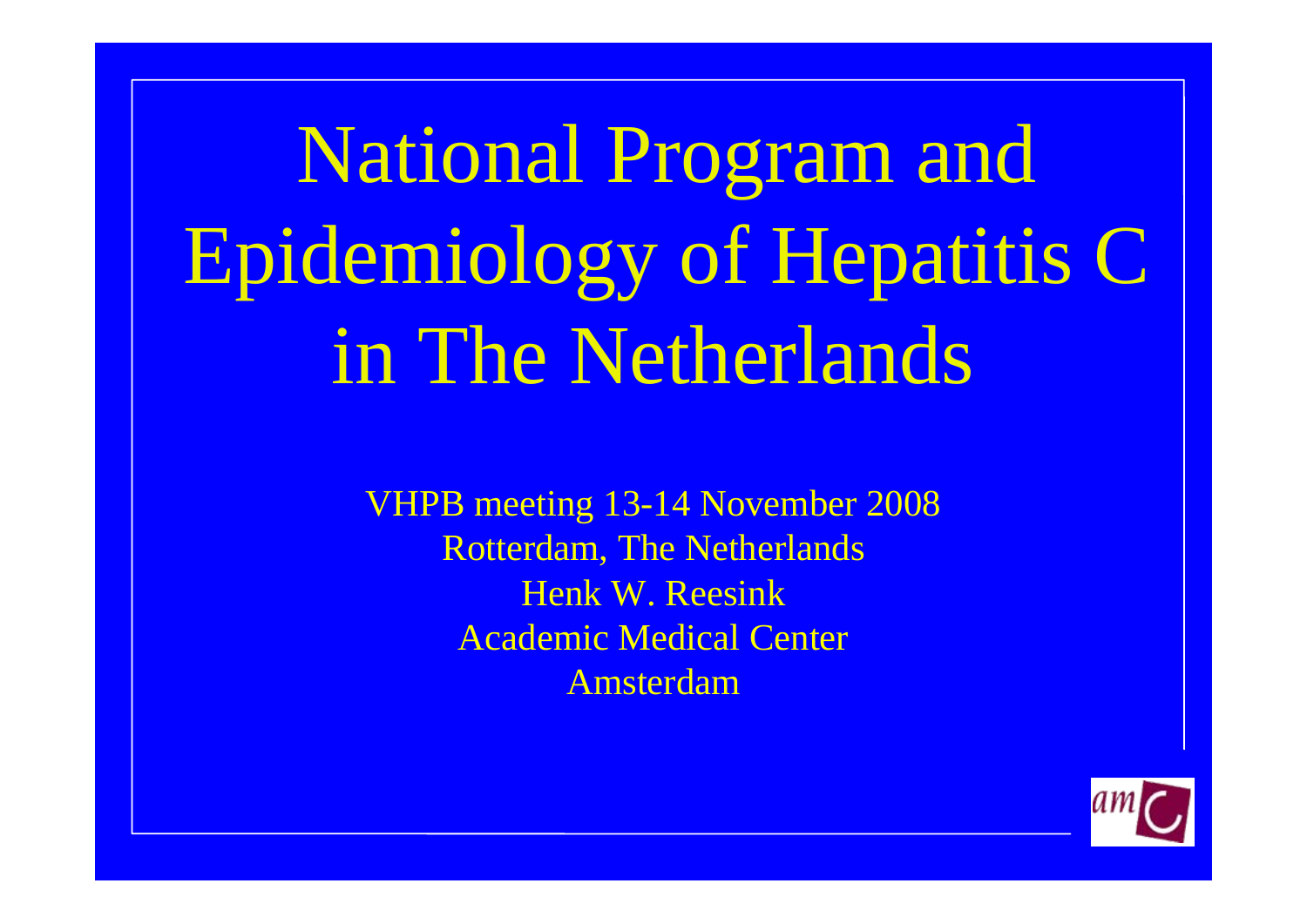

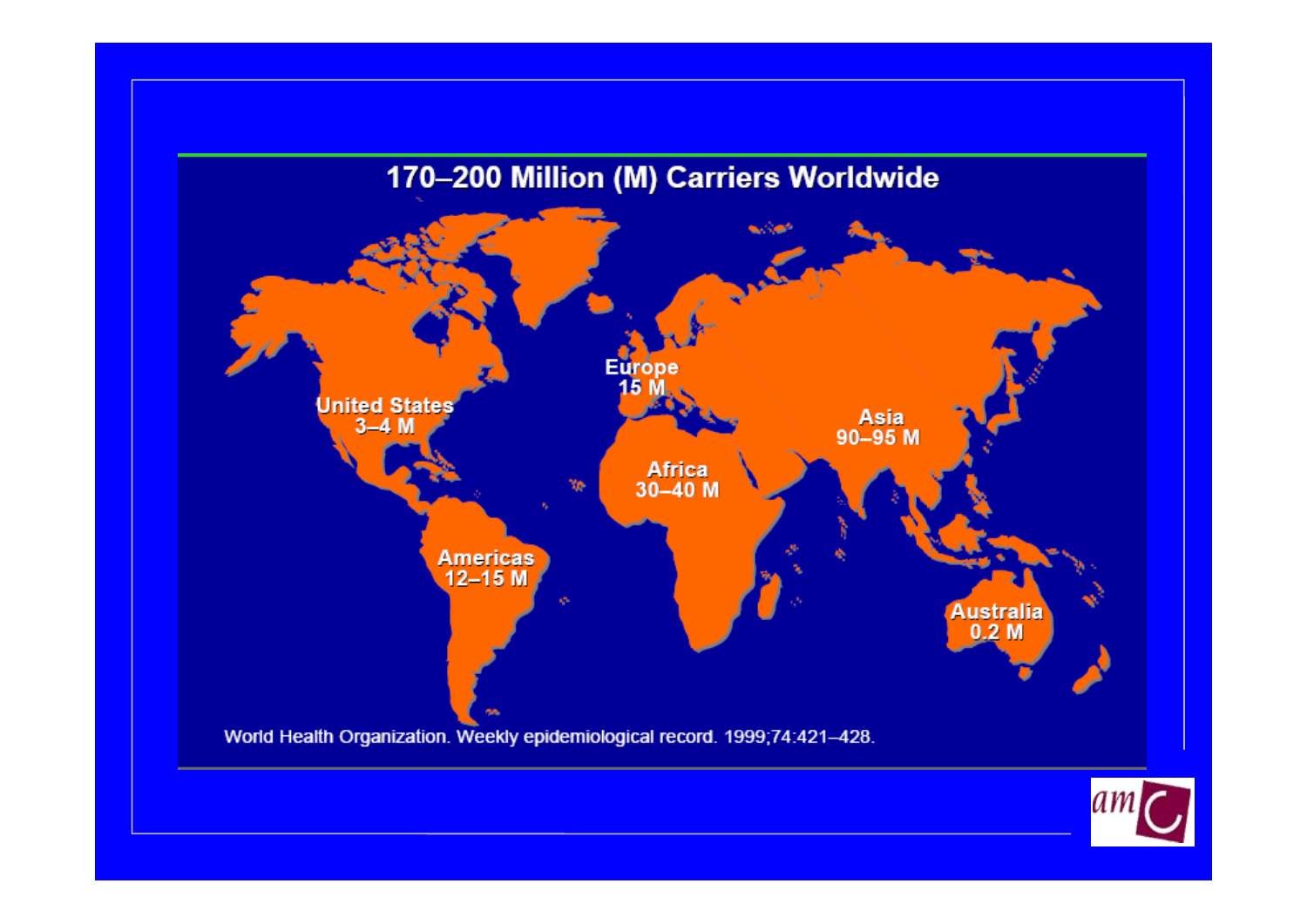## **HCV Prevalence Europe WHO European region 53 countries**  $0.1$  -  $4.5~\%$



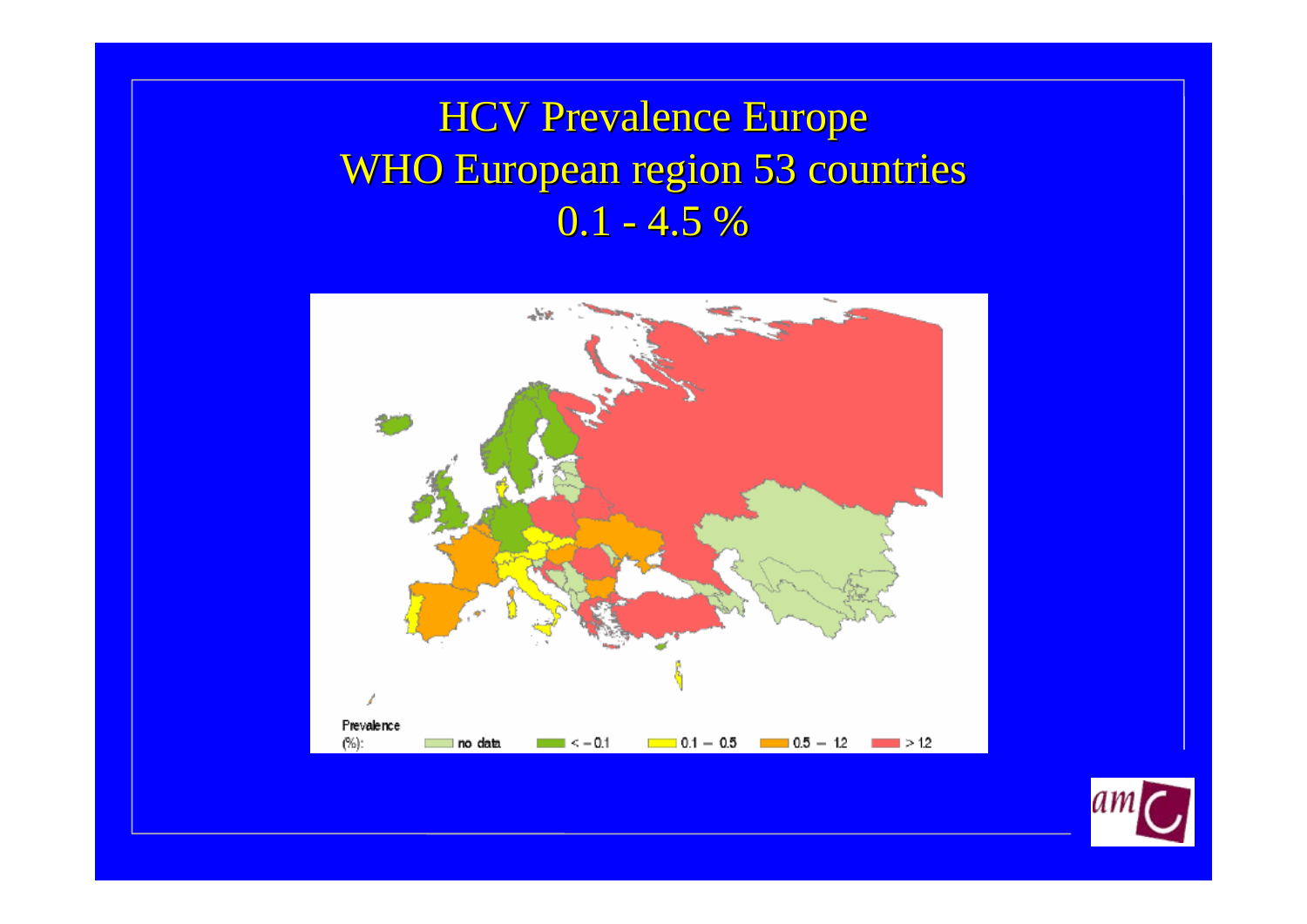### **Overall 1.29% HCV prevalence rates in the 21 countries according to national sources according to national sources**

| <b>Austria</b>      | 0.75%    | <b>Italy</b>           | 3.00%    |
|---------------------|----------|------------------------|----------|
| <b>Belgium</b>      | 1.00%    | <b>The Netherlands</b> | 0.25%    |
| <b>Czech</b>        | 0.20%    | <b>Norway</b>          | $0.60\%$ |
|                     |          | <b>Poland</b>          | 1.50%    |
| <b>Denmark</b>      | 0.70%    | Romania                | 4.50%    |
| <b>Finland</b>      | 0.60%    | <b>Russia</b>          | 1.45%    |
| <b>France</b>       | 0.84%    | <b>Spain</b>           | 1.50%    |
| <b>Germany</b>      | $0.55\%$ | <b>Sweden</b>          | 0.50%    |
| <b>Greece</b>       | 1.05%    | <b>Switzerland</b>     | 0.75%    |
|                     |          | <b>Turkey</b>          | 1.00%    |
| <b>Hungary</b>      | $0.80\%$ | <b>United Kingdom</b>  | 0.55%    |
| <b>Rep. Ireland</b> | 0.71%    |                        |          |

Lettmeier B et al., Market uptake of new antiviral drugs for the treatment of hepatitis C, J Hepatol (2008), doi:10.1016/j.jhep.2008.04.021

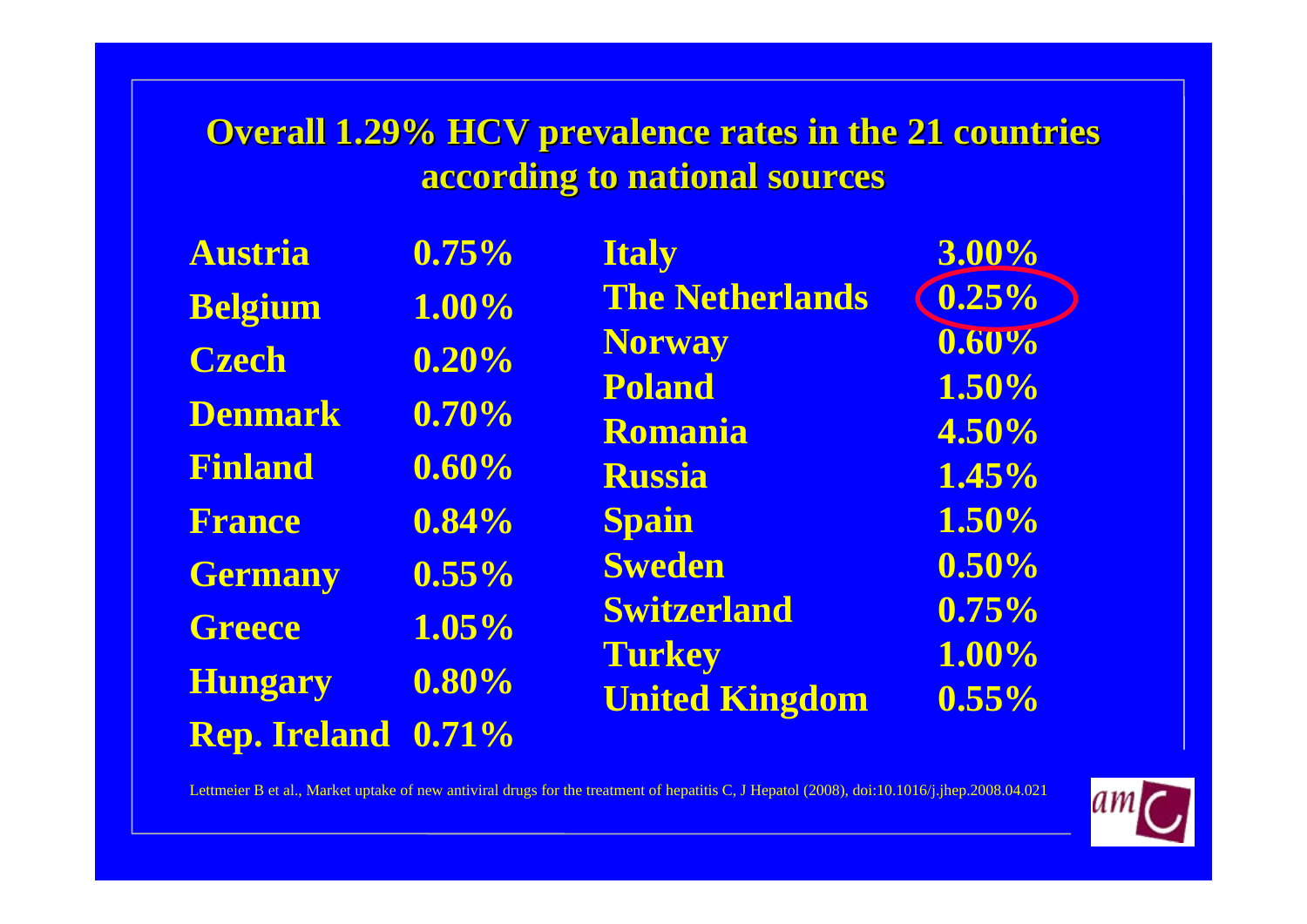**HCV Prevalence in The Netherlands** 

1997 Health Council anti -HCV + ve  $0.1 - 0.4\%$ 

Inhabitants 16 milion $Anti - HCV + ve$  16,000 - 65,000  $HCV - RNA + ve (70%)$  11,000 - 46,000

Under estimation!

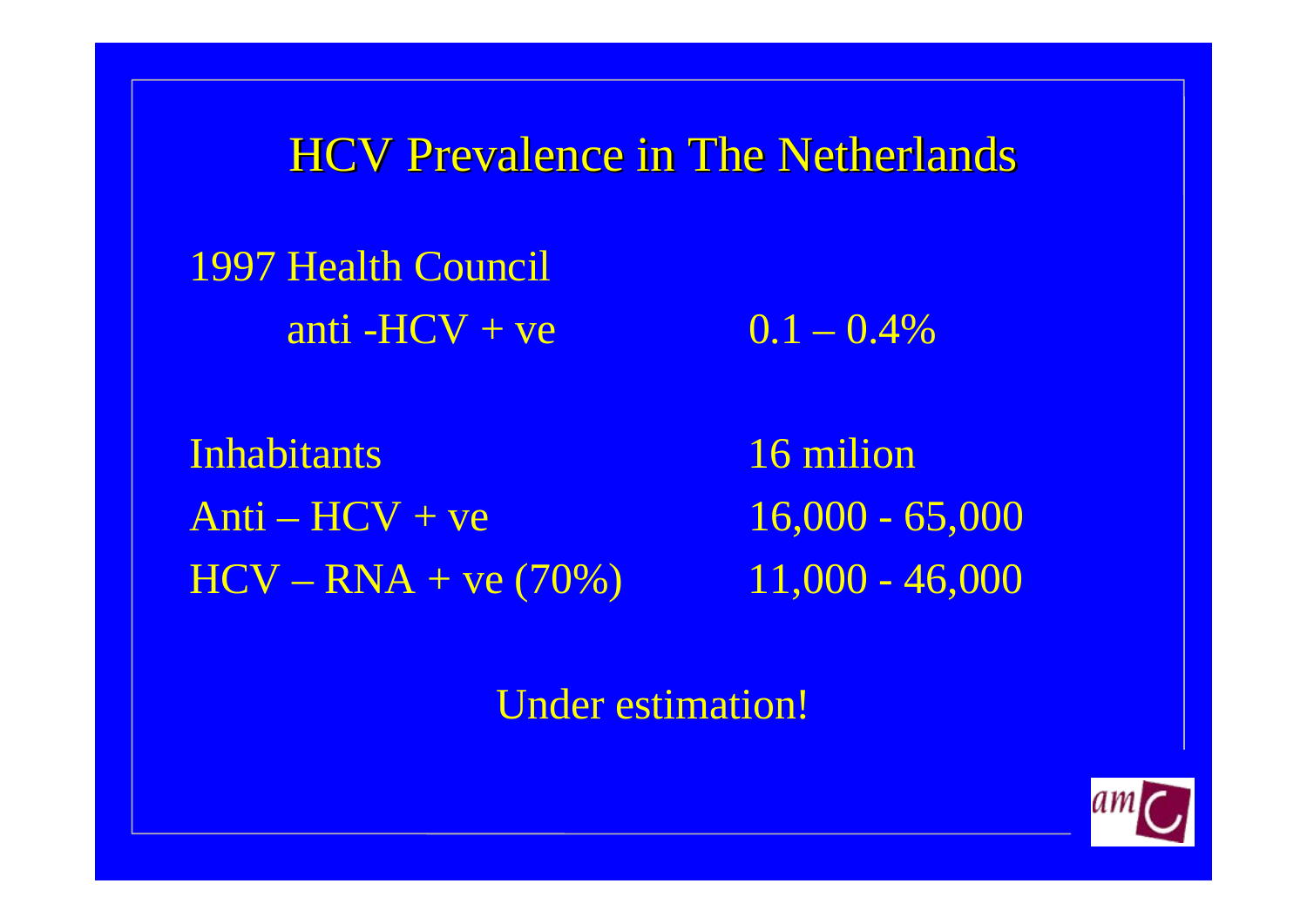## **General Population Studies**

| Year  | ${\bf n}$ | $%$ anti-HCV+ve |
|-------|-----------|-----------------|
| 19951 | 7,373     | 0.08            |
| 20042 | 1,355     | 0.6             |
| 20063 | 2,200     | 0.2             |

- 1. Veldhuizen et al. 1999
- 2. Basten et al 2007
- 3. Slavenburg et al. 2008

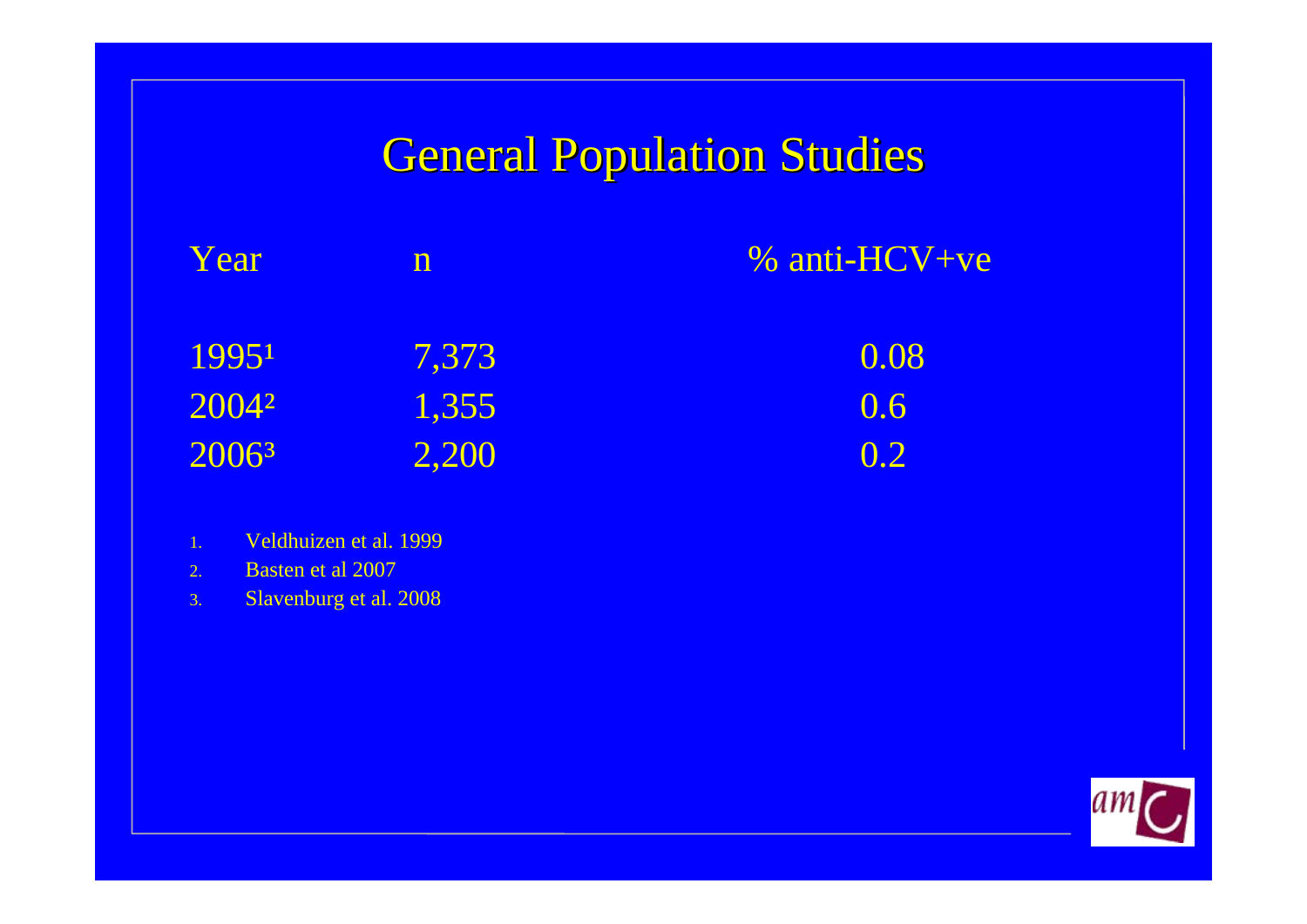# **HCV in Blood Donors**

| Year | <b>New</b>     |       | Repeat         |        |
|------|----------------|-------|----------------|--------|
|      | $\mathbf n$    | (960) | $\mathbf n$    | (960)  |
| 2007 | $\mathfrak{Z}$ | (1.1) | 1              | (0.03) |
| 2006 | $\overline{5}$ | (1.6) | 5              | (0.12) |
| 2005 | 10             | (3.3) | 1              | (0.02) |
| 2004 | 12             | (2.8) | 3              | (0.07) |
| 2003 | 9              | (2.6) | $\overline{0}$ | (0.00) |

#### Prevalence

#### Incidence

C. v/d Poel Sanquin. 08

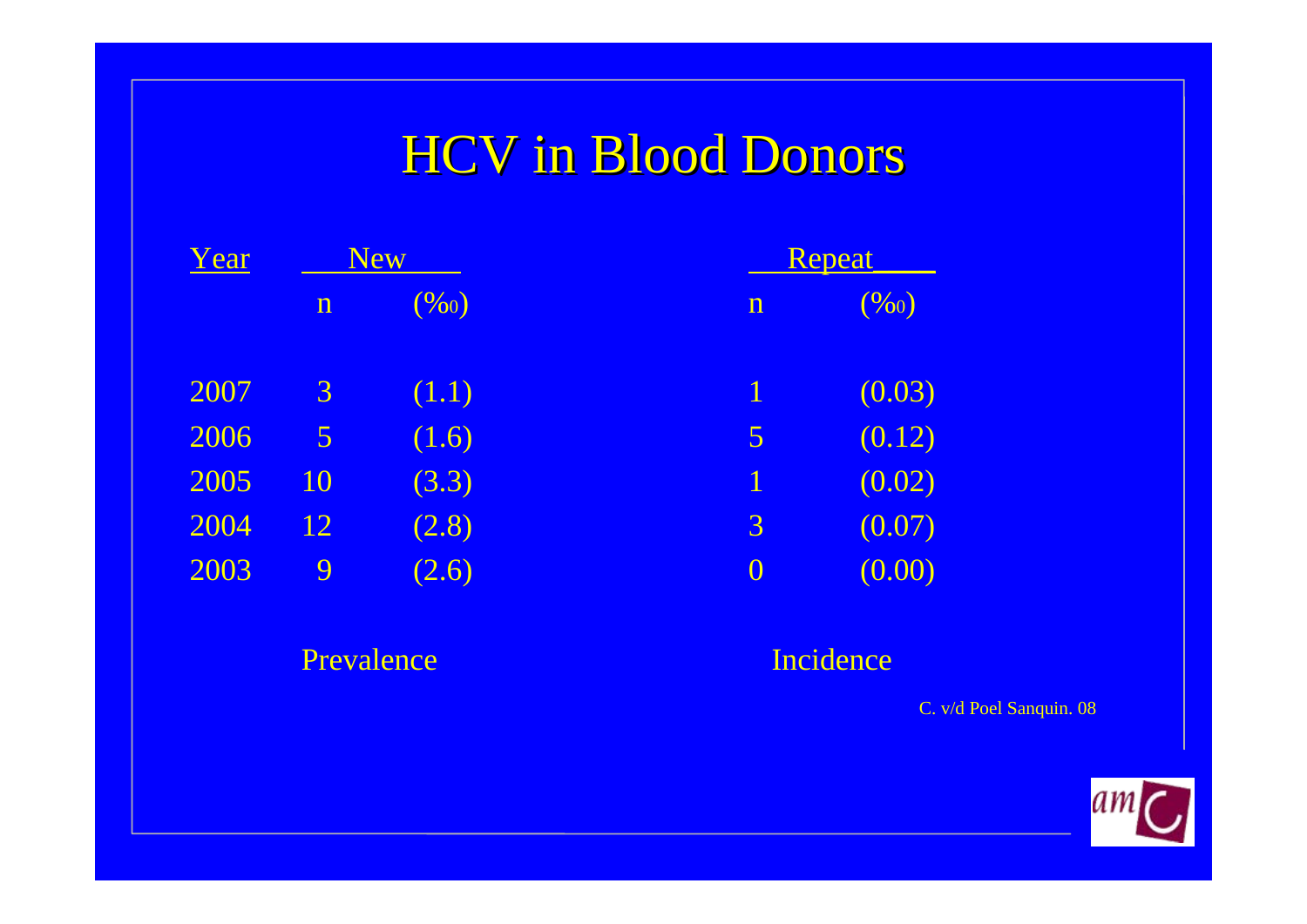### Risk Groups HCV Infection Netherlands

| <b>Risk Group</b>                                                                                                                                 | HCV-infected (%)                         |
|---------------------------------------------------------------------------------------------------------------------------------------------------|------------------------------------------|
| <b>IV</b> Drug<br>$\overline{O}$                                                                                                                  | 50-80                                    |
| <b>Recipient blood products</b><br>$\overline{O}$<br>- hemophilia (before $< 87$ )<br>- hemophilia (after $> 87$ )<br>- screened blood (after 91) | 55<br>$\left( \right)$<br>$\overline{0}$ |
| Perinatal<br>$\overline{O}$<br>$- HIV-ve$<br>$-HIV+ve$                                                                                            | 4<br>20                                  |
| Sexual<br>$\overline{O}$<br>- heterosexual<br>$-$ MSM and HIV+ve                                                                                  | very low<br>20                           |
| Immigrants 1st generation<br>$\overline{O}$                                                                                                       | $1 - 20$                                 |

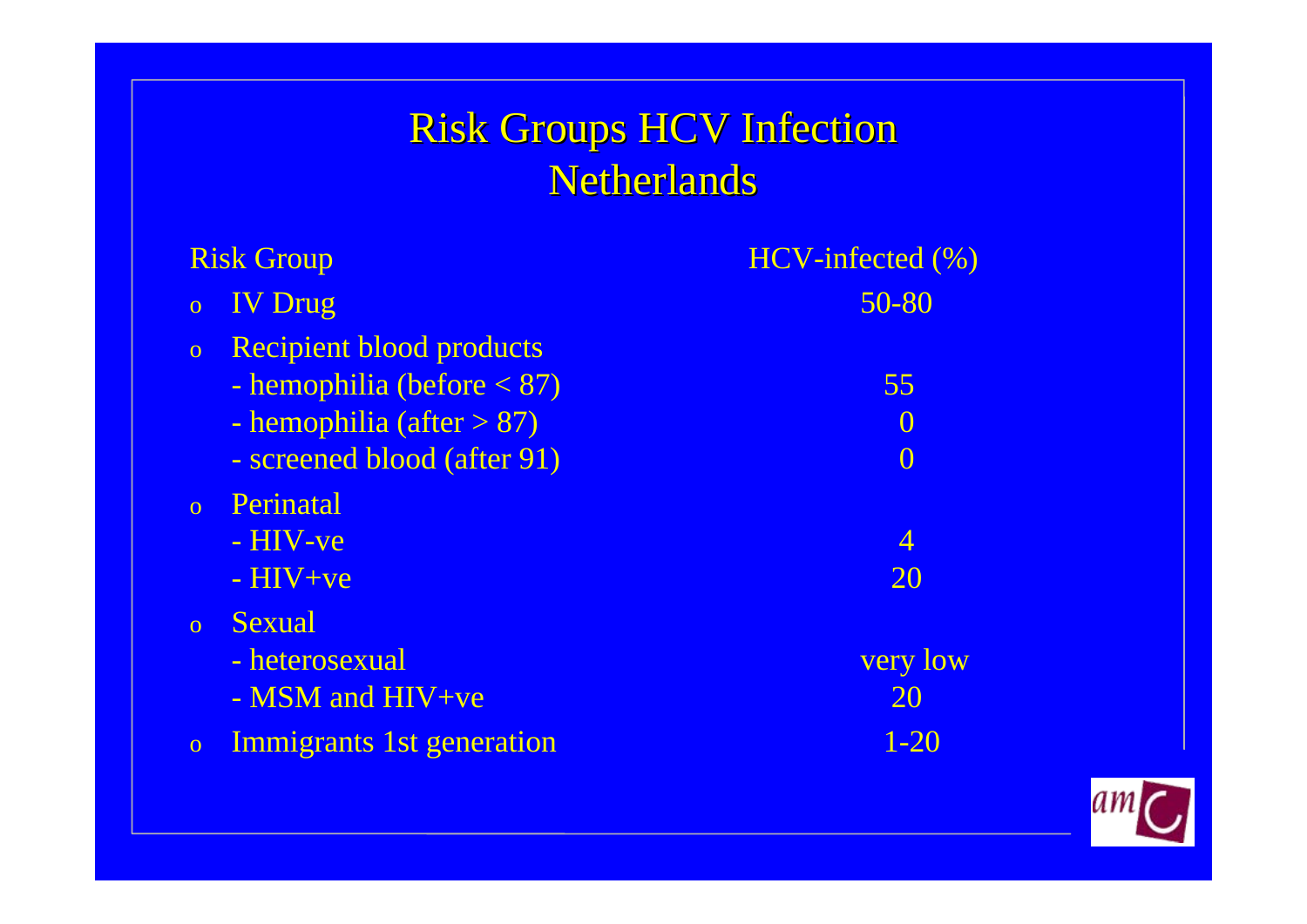Recipeints HCV positive Blood Components

Blood Product

HCV-RNA+ve HCV-RNA-ve

anti-HCV+ve anti-HCV+ve

Recipients  $n/total$  (%)  $n/total$  (%)

 $26/32(81\%)$  0/140

Vrielink, Reesink et al. Lancet 2005

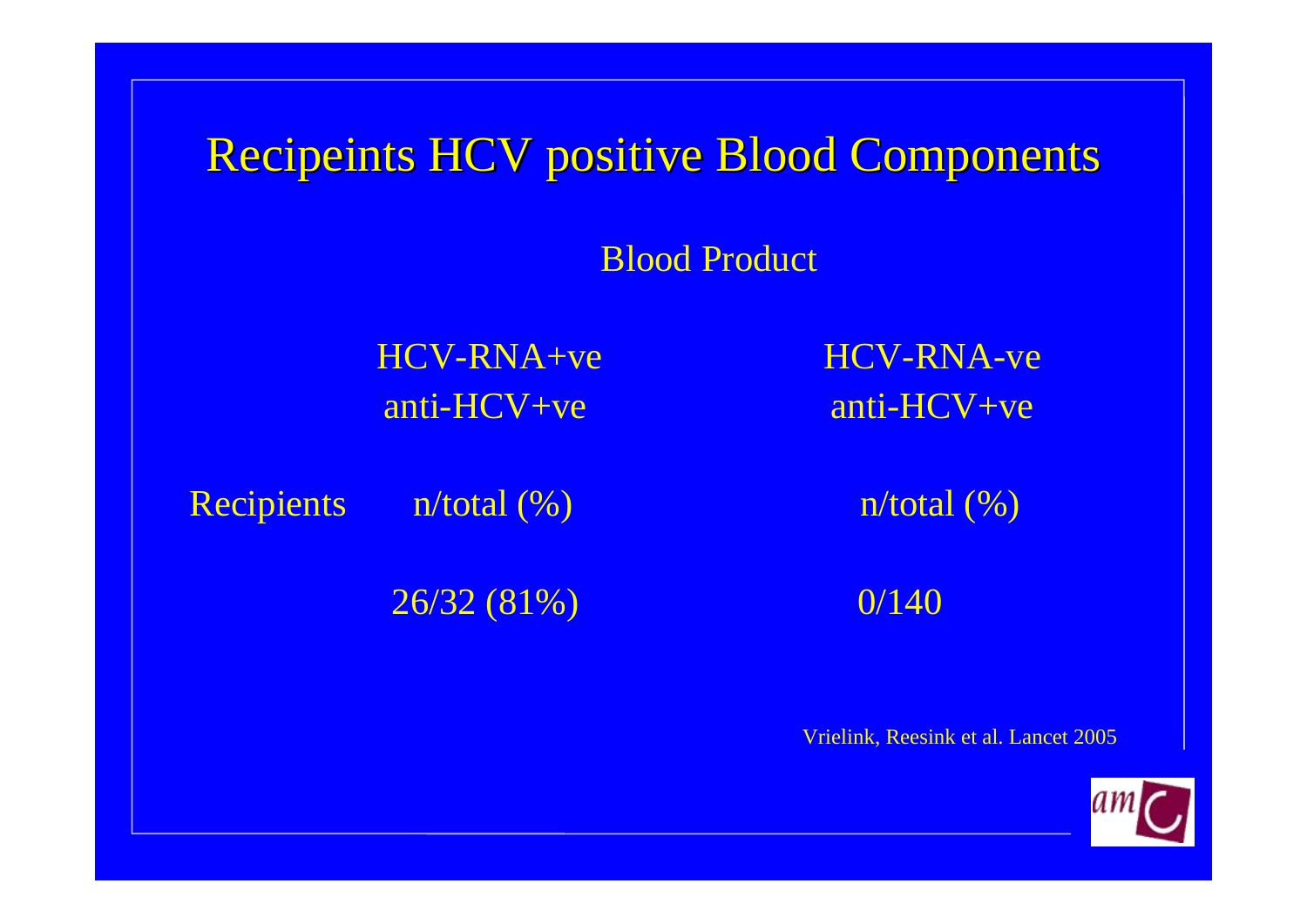## **Sexual Transmission HCV**

### Heterosexual partners

| Couples                         | 50            |
|---------------------------------|---------------|
| M/F                             | 9/41          |
| Median age, year (range)        | $38(18-69)$   |
| <b>Median duration</b>          |               |
| Sex. relationship, year (range) | $13(0.25-46)$ |
|                                 |               |

Sex. transmission, n,  $(CI)$  0 (0-7%)

No HCV transmission in 50 couples with 713 person years of unprotected sexual intercourse!

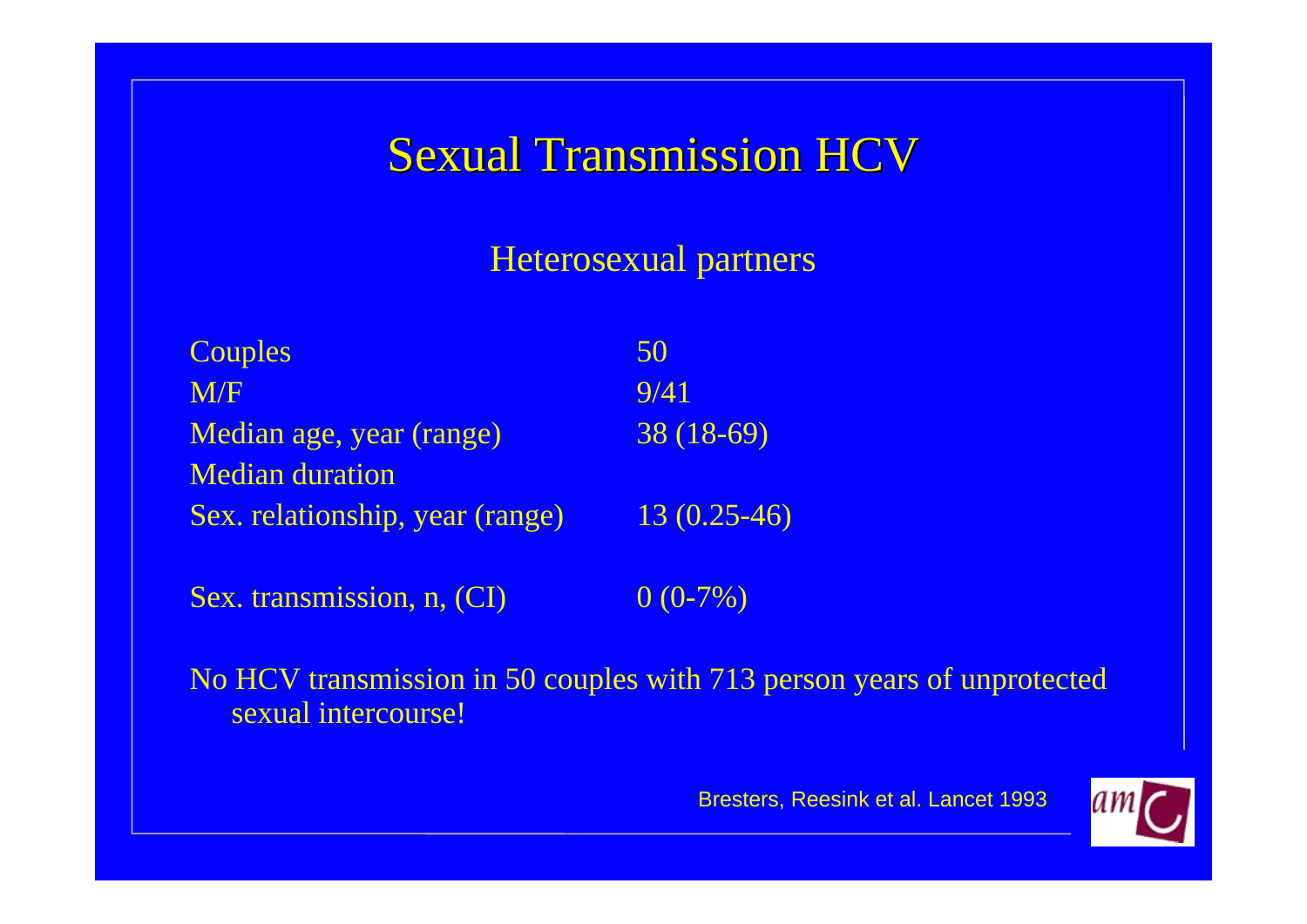| Incidence HCV Infection in MSM  |                    |                       |  |
|---------------------------------|--------------------|-----------------------|--|
| <b>Amsterdam Cohort Studies</b> |                    |                       |  |
| Period<br>Incidence per 100 PY  |                    |                       |  |
| 1984-1999                       | $H_V + ve$<br>0.08 | <b>HIV-ve</b><br>0.00 |  |
| 2000-2003                       | 0.87               | 0.00                  |  |

### 10 fold increase!

Van de Laar et al. 2007

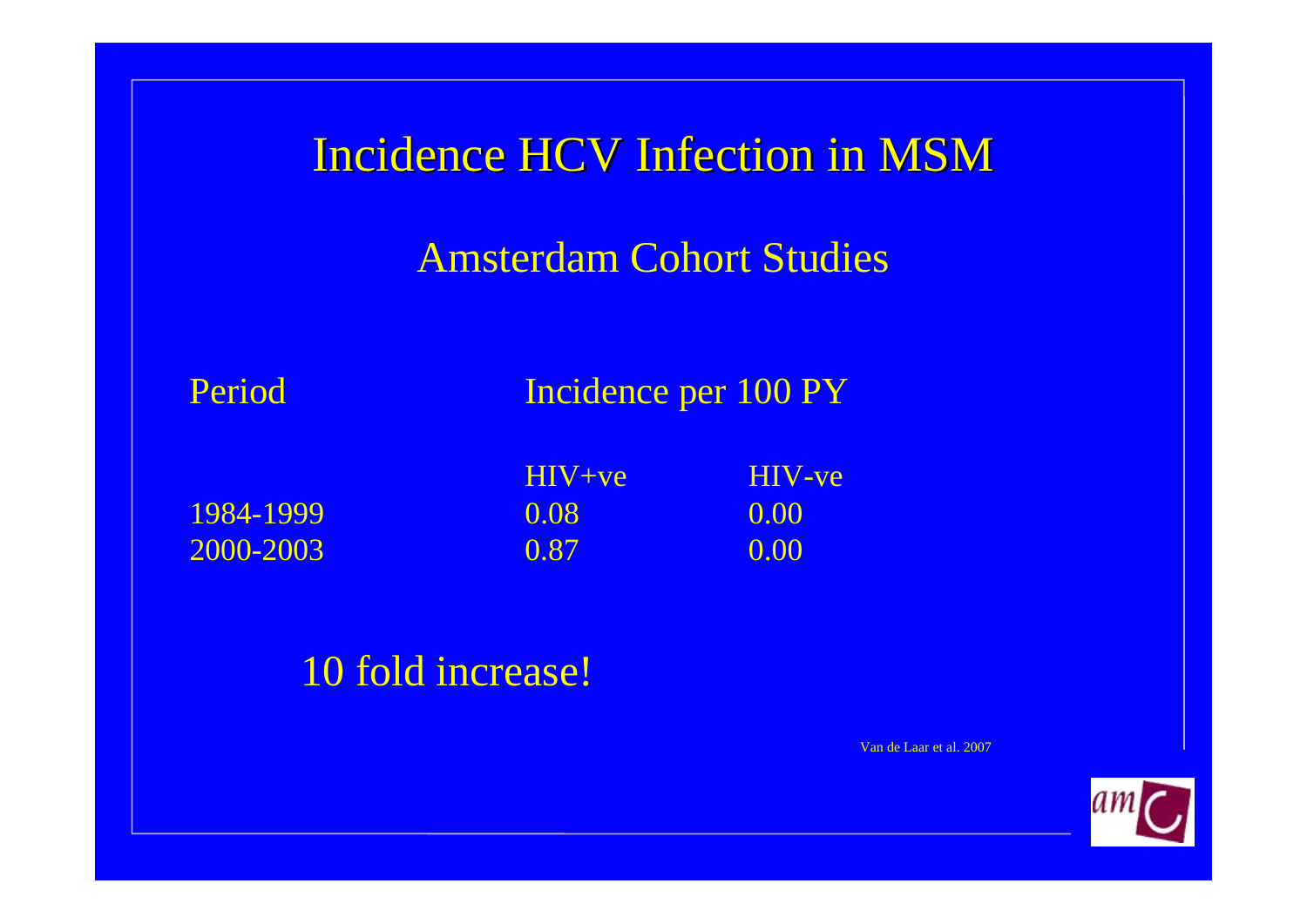## **HCV Prevalence Immigrants**

| <b>Country</b>  | <b>First</b>          | <b>Prevalence</b> | $HCV + ve$ |
|-----------------|-----------------------|-------------------|------------|
|                 | <b>Generation (N)</b> | WHO $(\% )$       | (n)        |
| Surinam         | 187,990               | 5.5               | 10,339     |
| <b>Turkey</b>   | 194,319               | 1.5               | 2,915      |
| Indonesia       | 133,503               | 2.1               | 2,804      |
| Egypt           | 10,709                | 18.1              | 1,938      |
| Morocco         | 166,464               | 1.1               | 1,831      |
| China           | 29,422                | 3.0               | 883        |
| Vietnam         | 11,901                | 6.1               | 726        |
| Thailand        | 8,374                 | 5.6               | 469        |
| Congo (Dem.Rep) | 5,723                 | 6.4               | 366        |
| <b>USA</b>      | 18,723                | 1.8               | 337        |
| Total           |                       |                   | 12,600     |
|                 |                       |                   |            |
|                 |                       |                   |            |

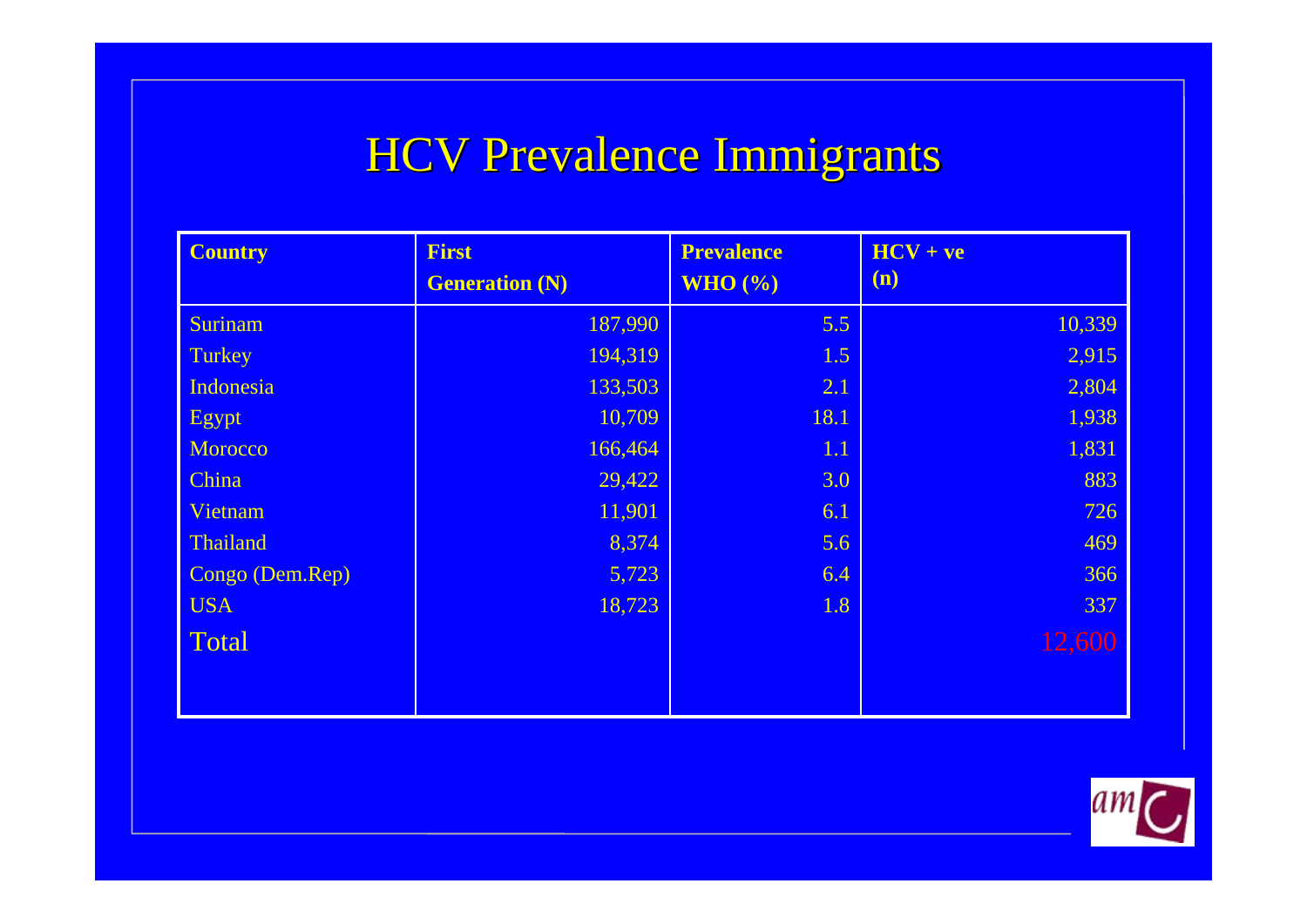**Surveillance HCV** Netherlands

o  $1999 - 2003$  obligated reporting  $*$ - 600-700 cases per year

o 2004 acute infections only - 25-45 cases per year - under reporting due to asymptomatic course ( 80%)



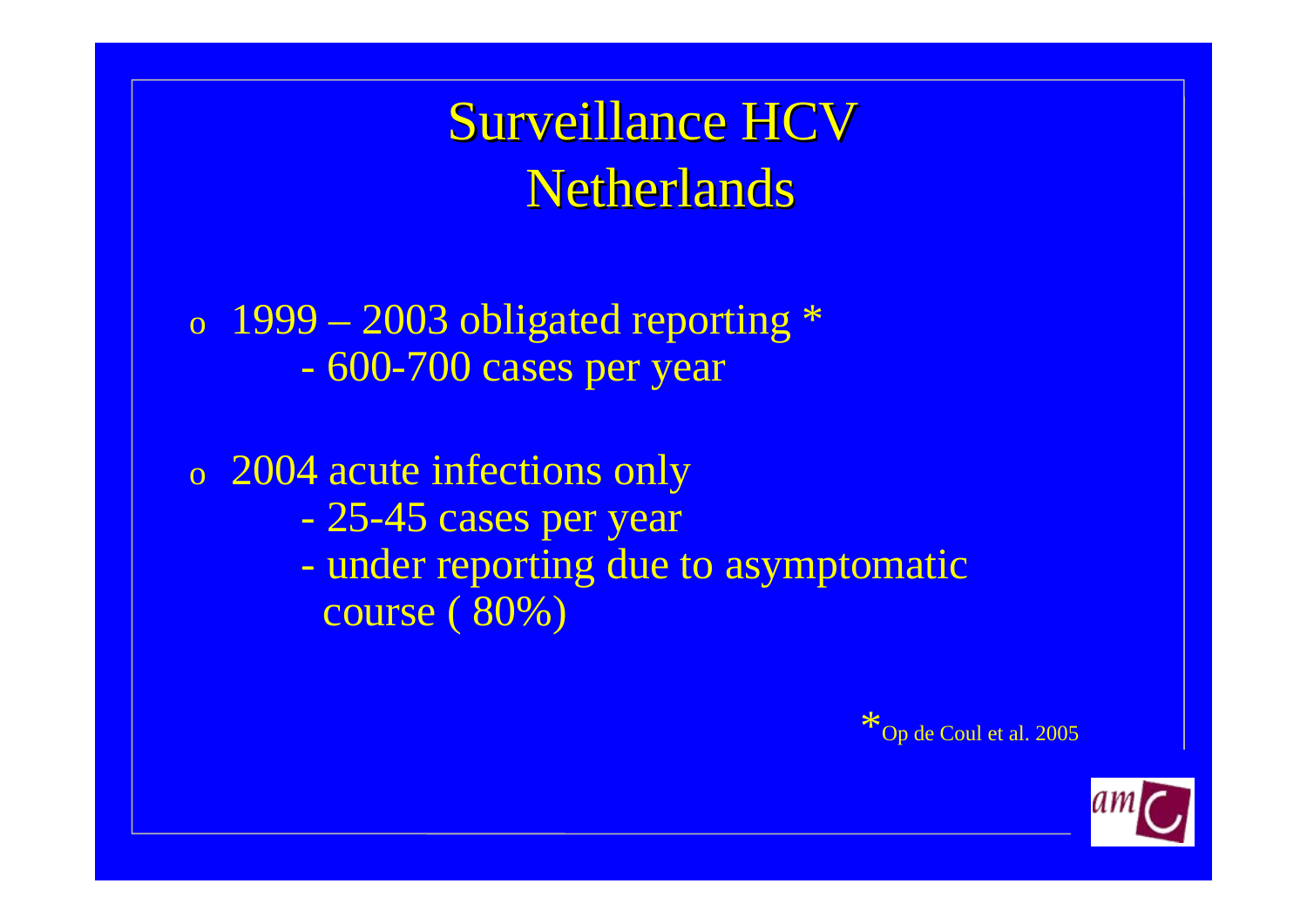# Reported Acute HCV Infections



Source: RIVM, 2008

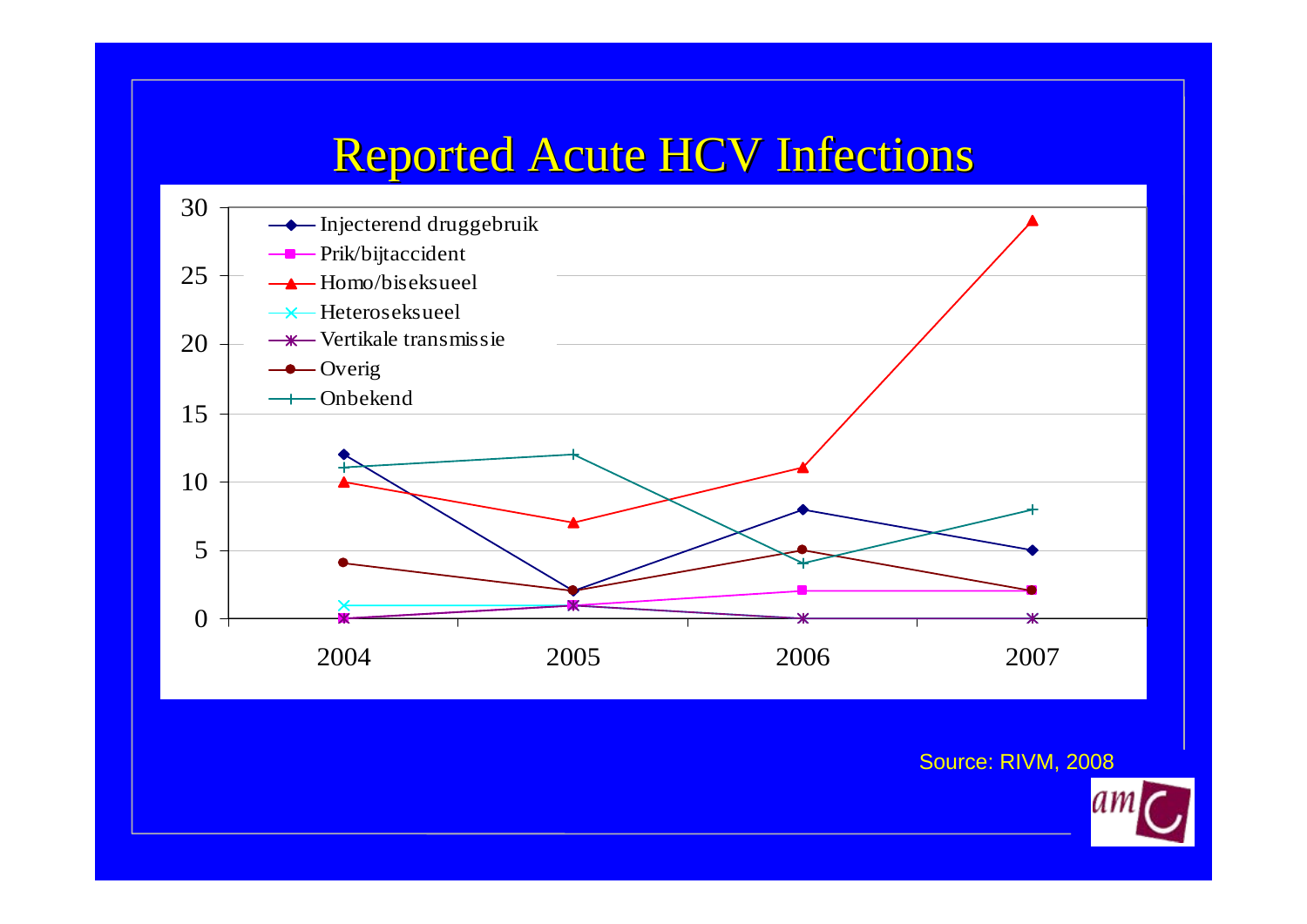### **75% HCV patients in The Netherlands not yet diagnosed 75% HCV patients in The Netherlands not yet diagnosed**



Kretschmar et al. 2004 AM

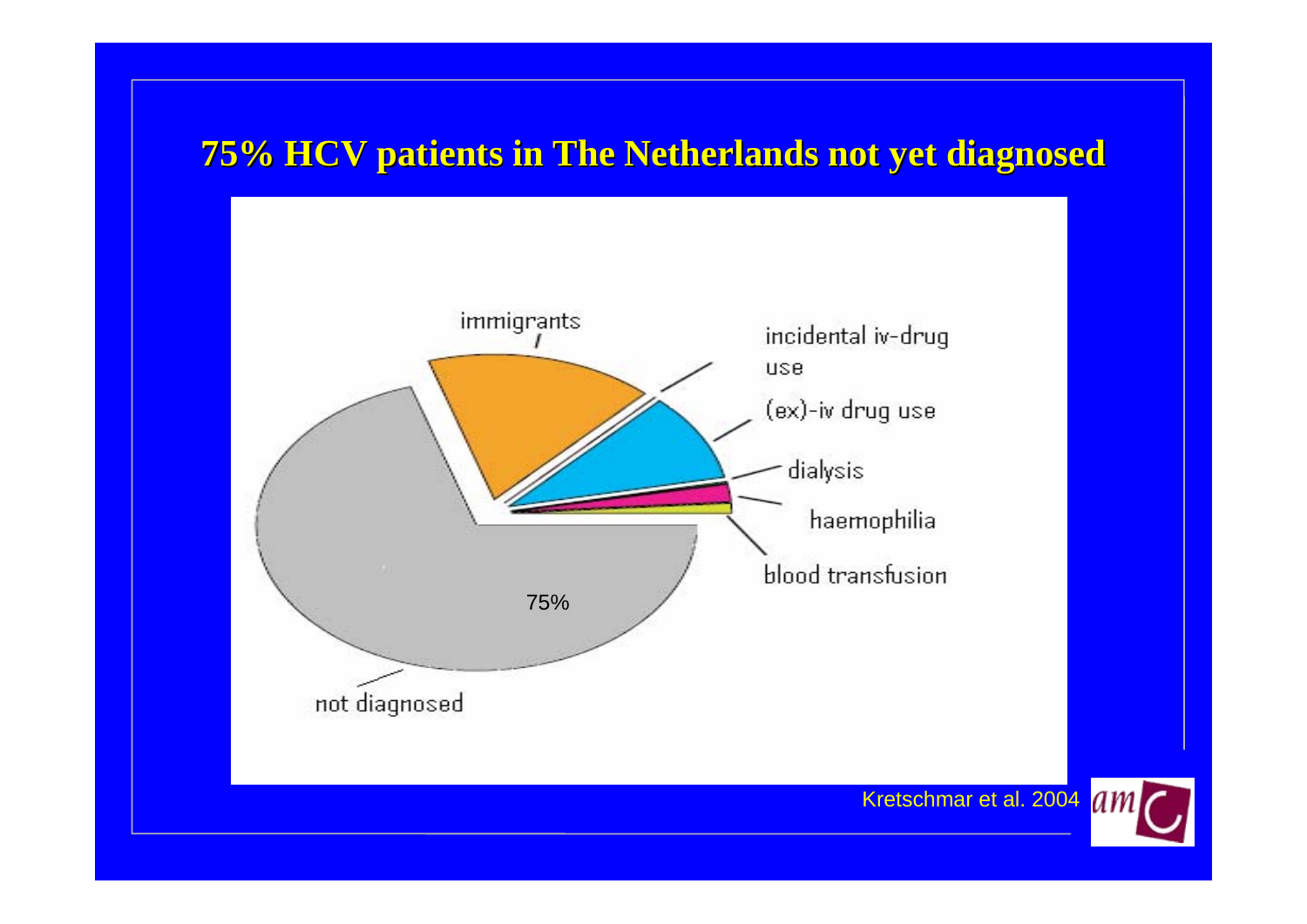# **Surveillance HCV Infections** The Netherlands

### o Health Council 1997:

- information general population (risk groups)
- epidemiological studies
- o Health Council 2004:
	- improved treatment options
	- information risk groups
	- epidemiological studies

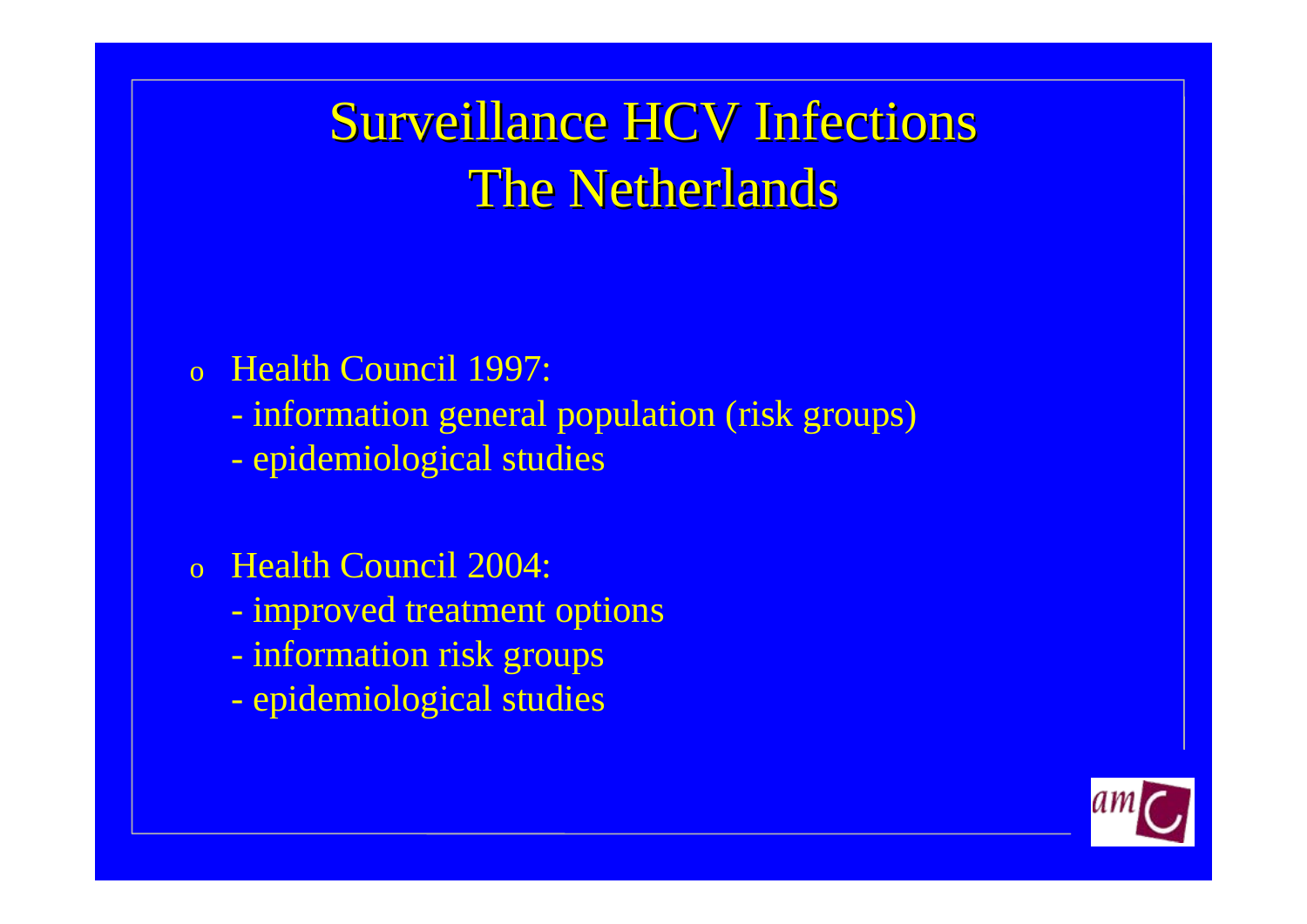

### National Hepatitis Centre

**Objectives** Structural activities **Projects** past current ideas

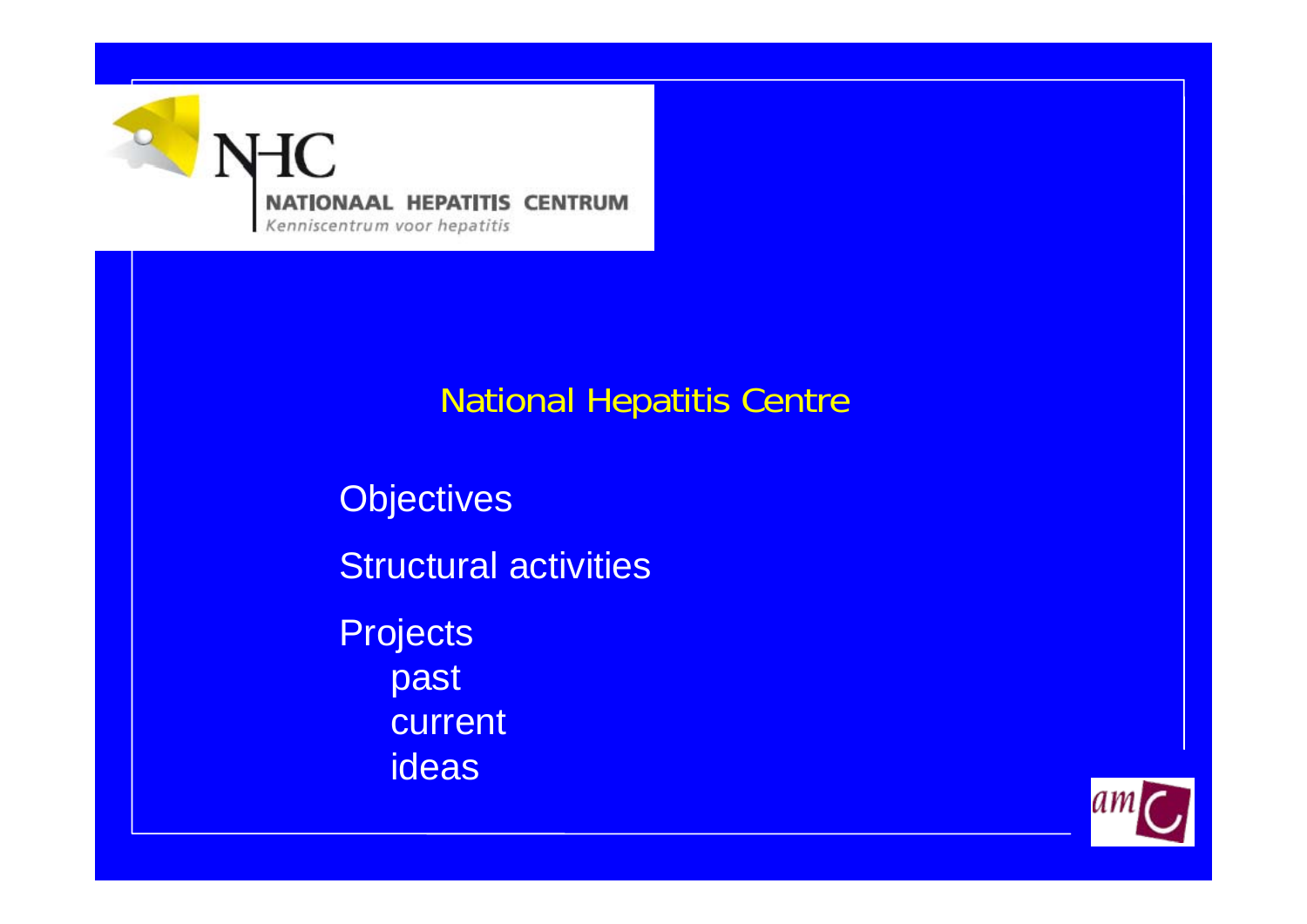# **Objectives**

**Knowledge centre for viral hepatitis. Draw attention to hepatitis and its effects on individuals and the society**

- 1. Collect and spread scientific knowledge and information;
- 2. Counseling, activities for prevention and promotion of professionalism;
- 3. Coordination and encouraging of studies and projects.

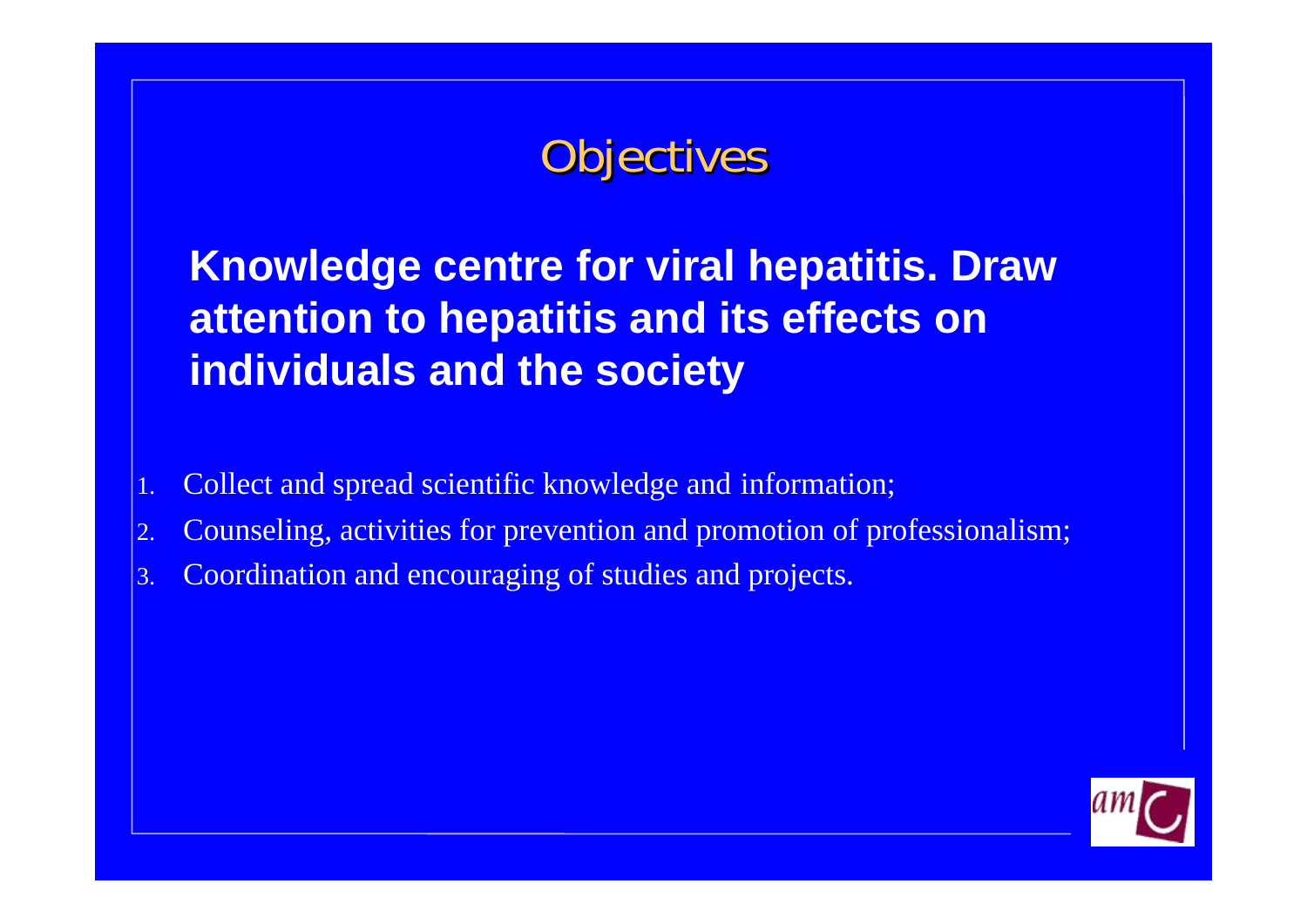# Media

### **O** [www.hepatitis.nl](http://www.hepatitis.nl/)

- $\bullet$ Information telephone line
- $\bullet$ Email
- Newsletter
- $\bullet$ Brochures
- $\bullet$ On reques<sup>t</sup> presentations
- **•** Projects

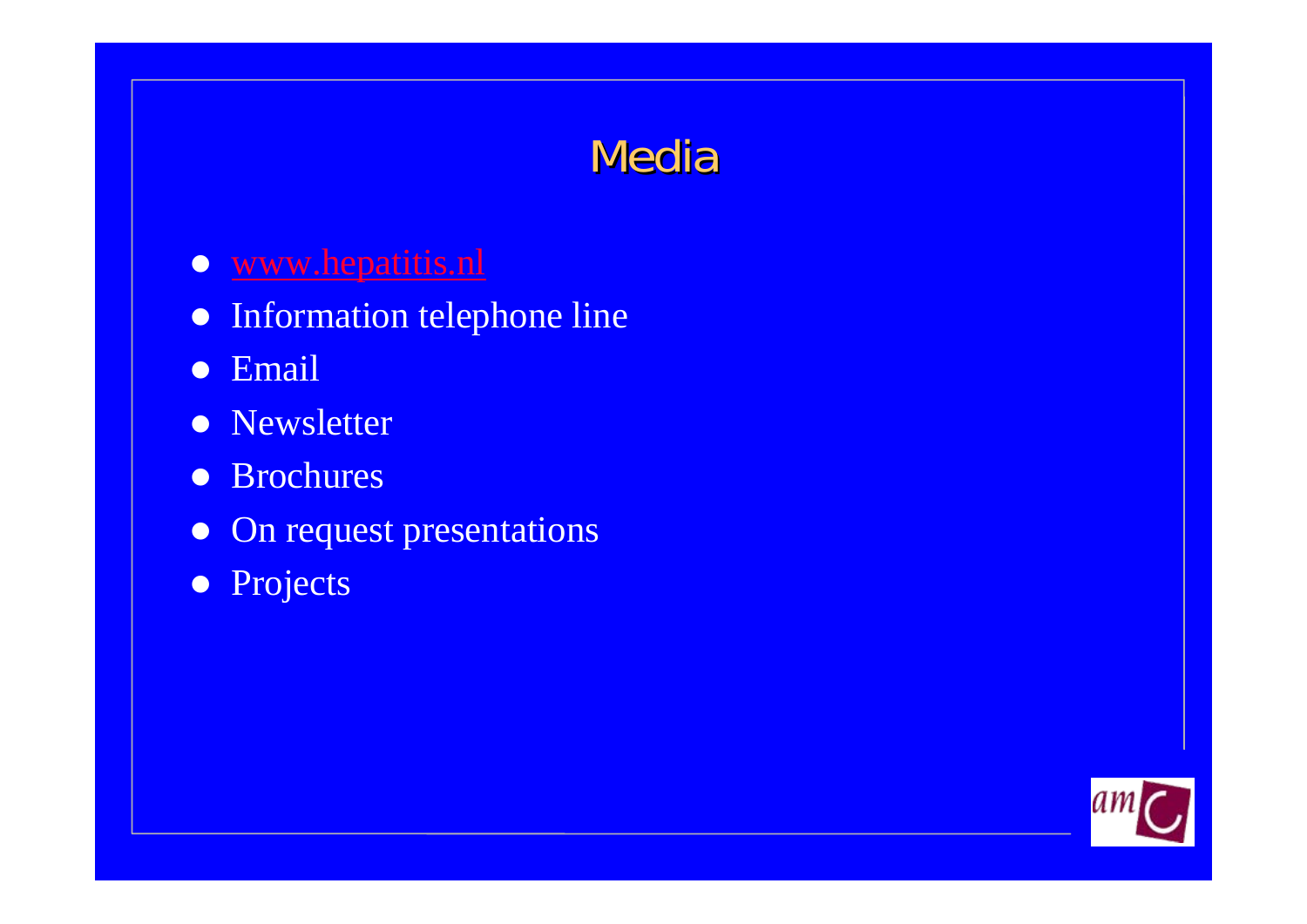## **Questions**



Number of questions by email and telephone

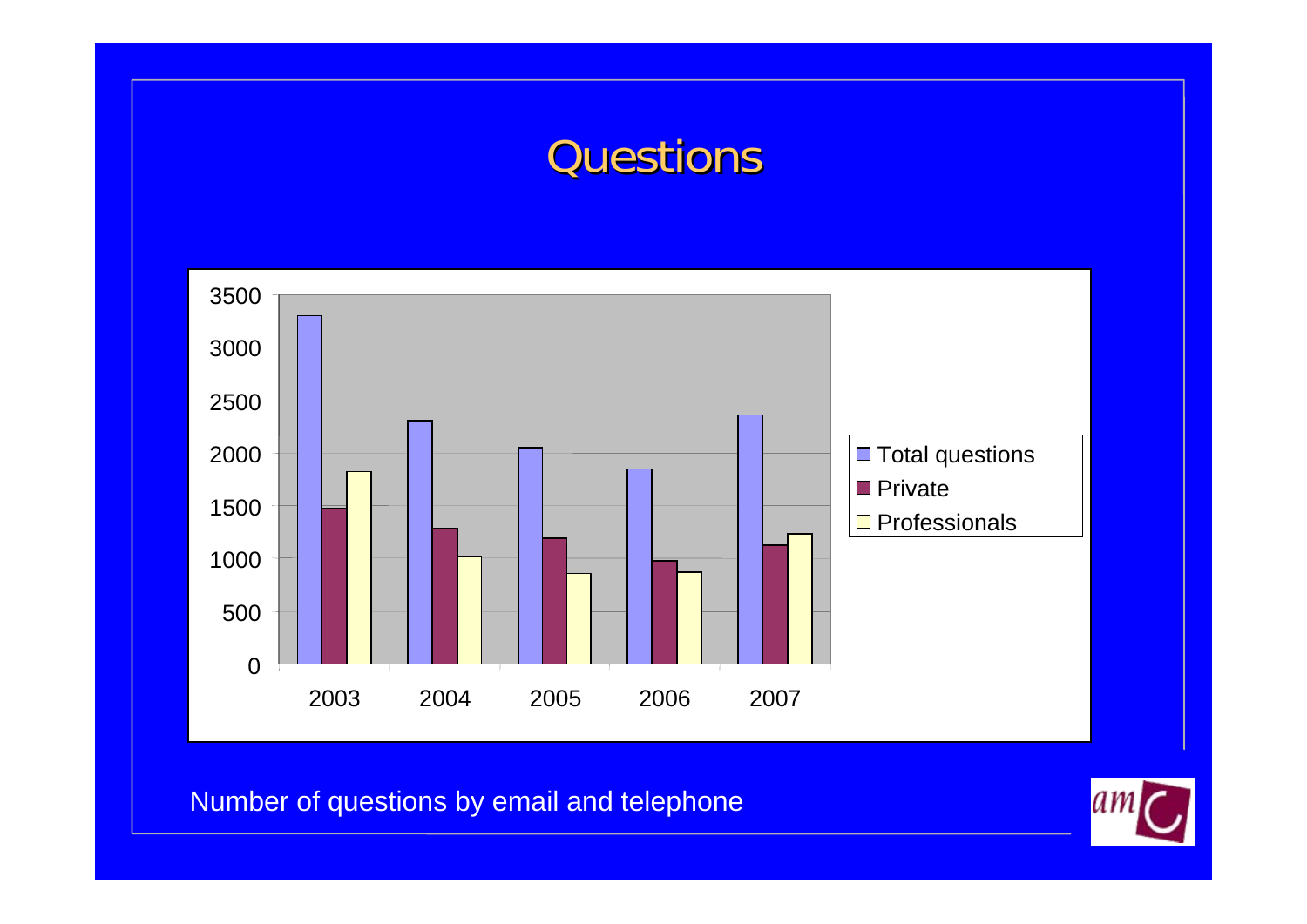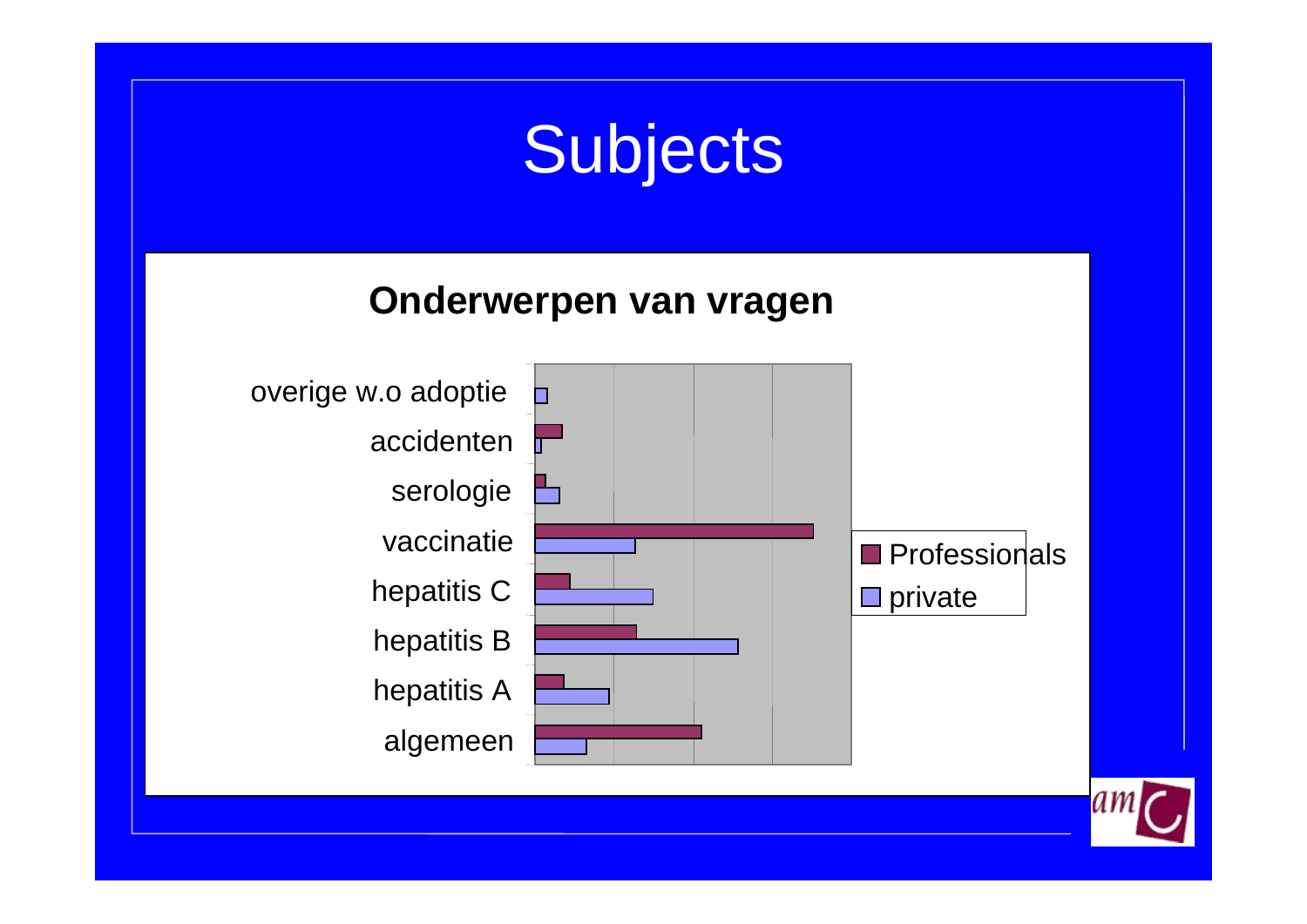## Number of visitors website



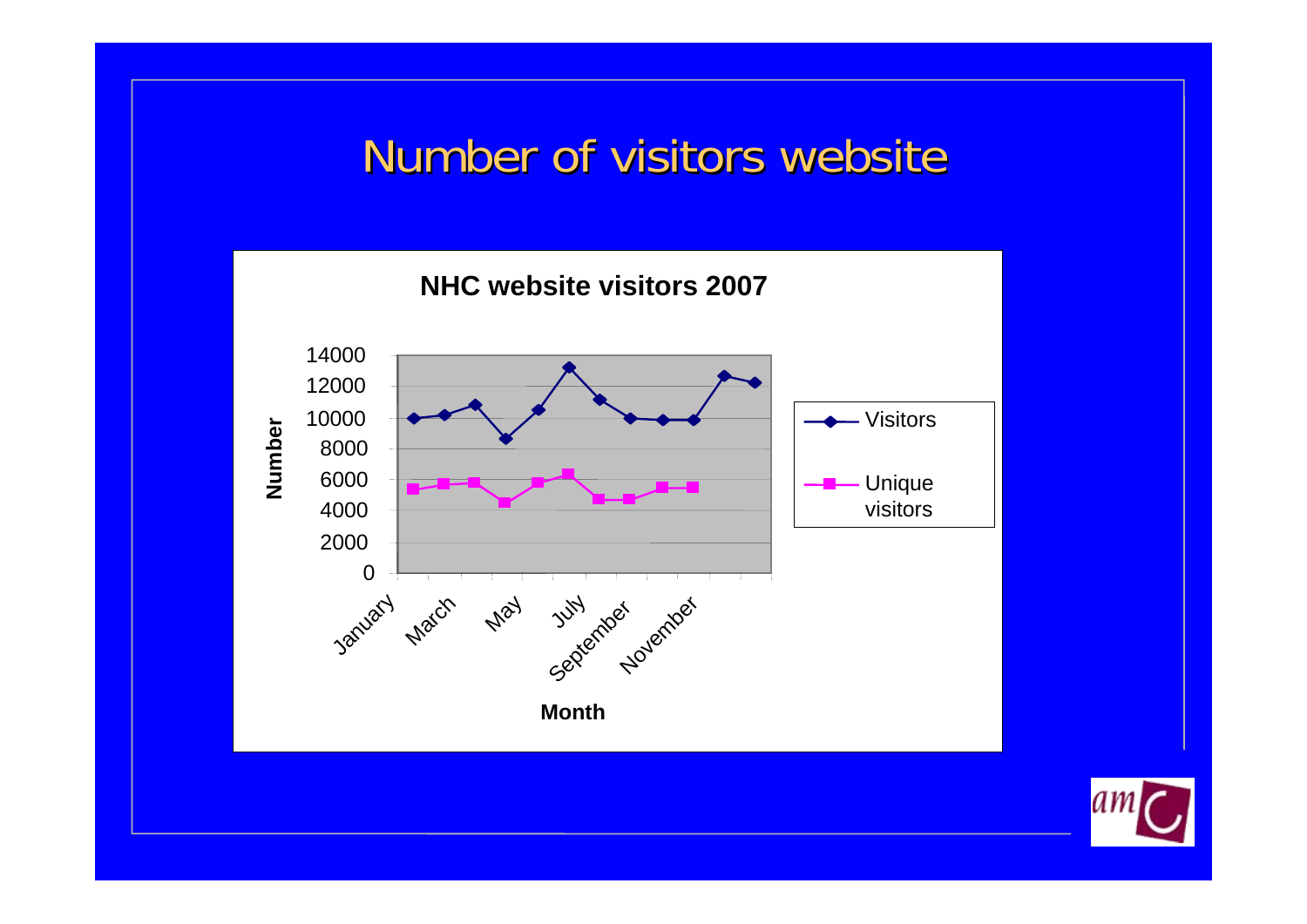# Past projects

- $\bullet$ Hep A and B vaccination liver patients
- $\bullet$ Advise on student vaccination
- $\bullet$ Hepatitis B in adoption children
- $\bullet$ Inquiry hepatitis B awareness
- $\bullet$ Organsiation expert meetings hepatitis C
- $\bullet$ Needle-stick accidents
- Professional risk for hepatitis A

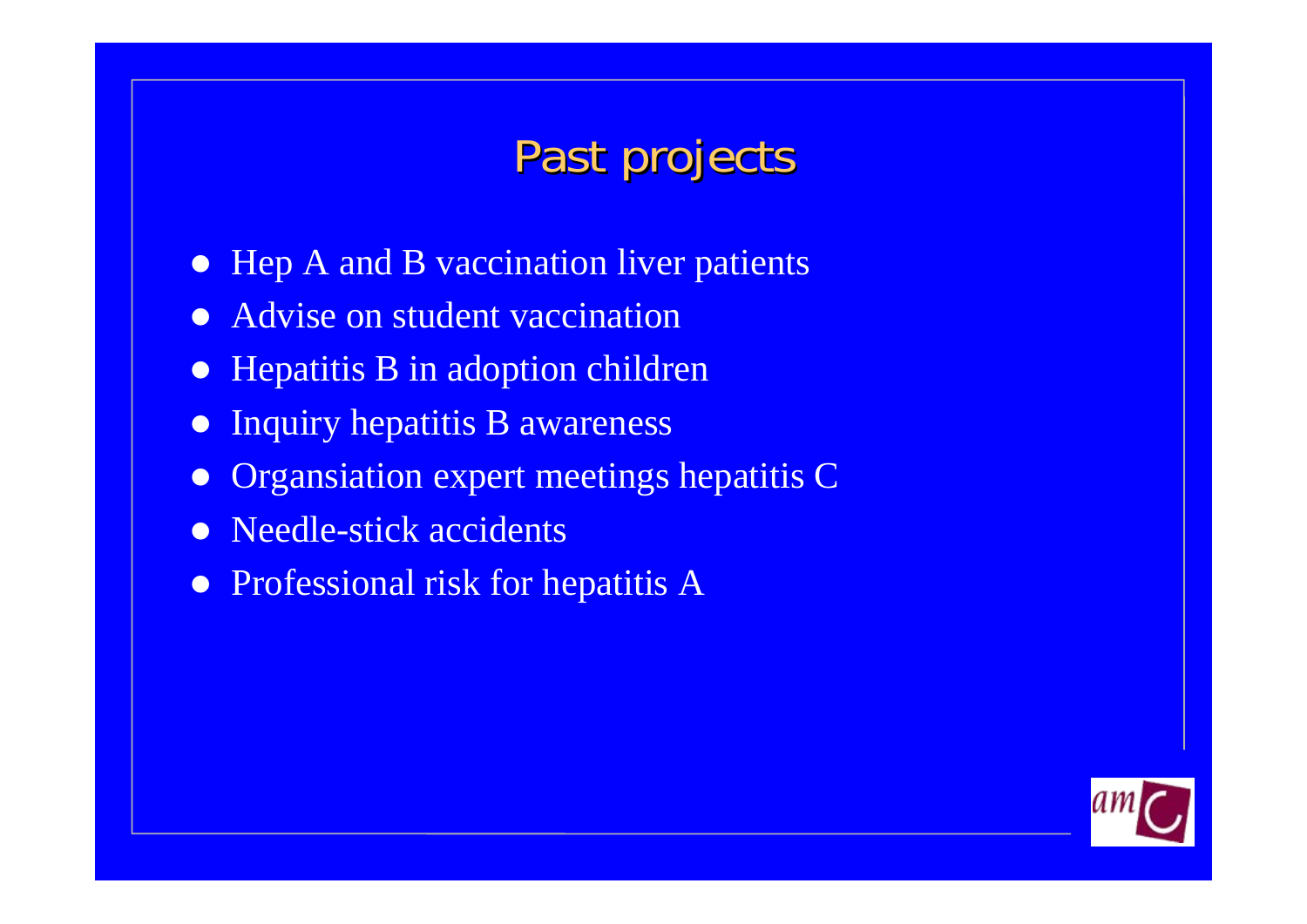# **Ongoing Pilot Projects** Surveillance HCV infections

- 2007 Hept.test Project (GGD Zuid Limburg/Amsterdam)
- 2007 a) Information general population and risk groups b) Training GP's about HCV (NIGZ, NHC, NHG, Julius Centre, Trimbos, Mainline, GGD's Rotterdam etc.)
- 2007 Prevalence studies
	- pregnant women
	- STD-clinics
	- Tatoing shops
	- immigrants (AMC/GGD Amsterdam)
- 2009 2nd Pienter Study (RIVM)

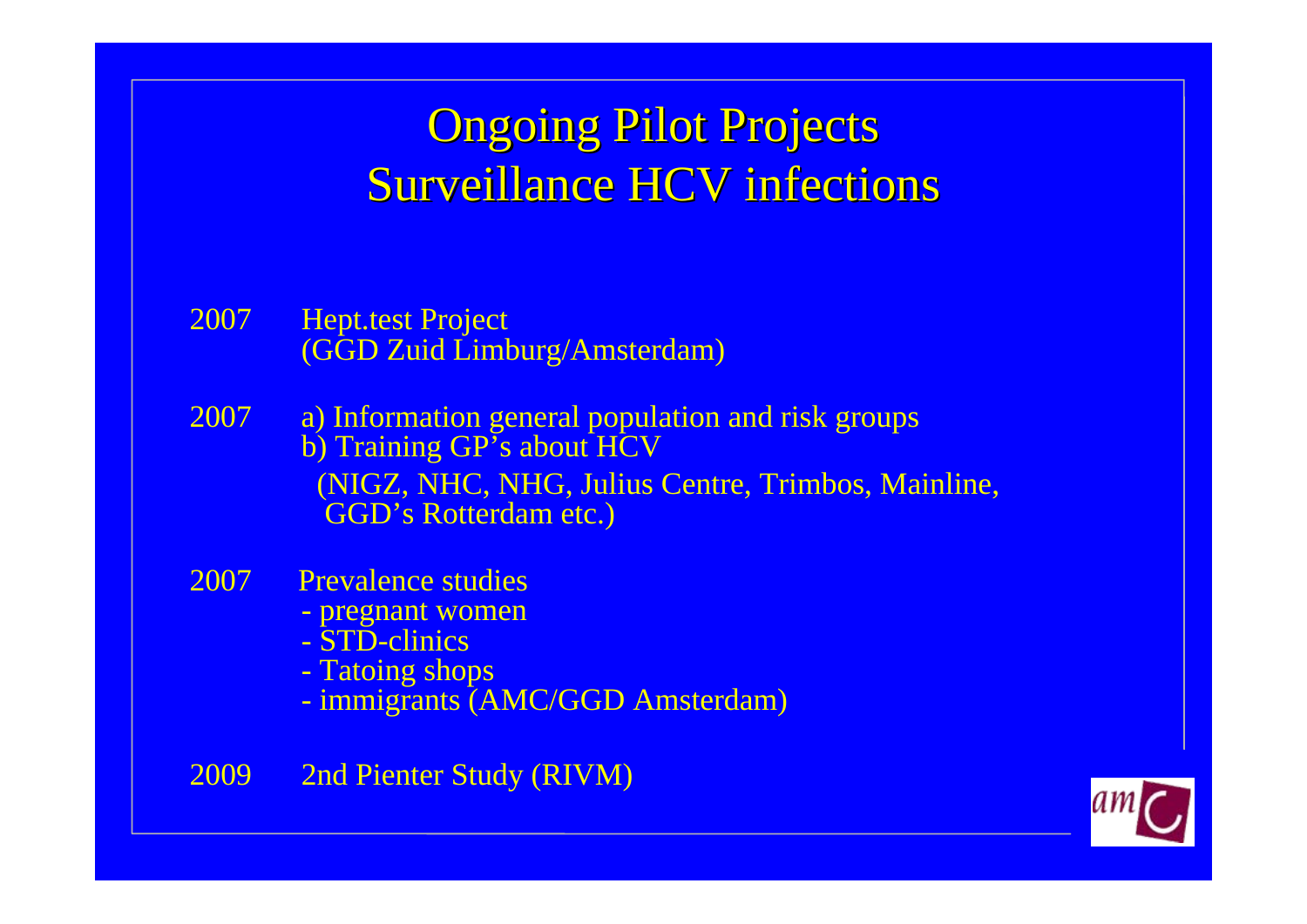

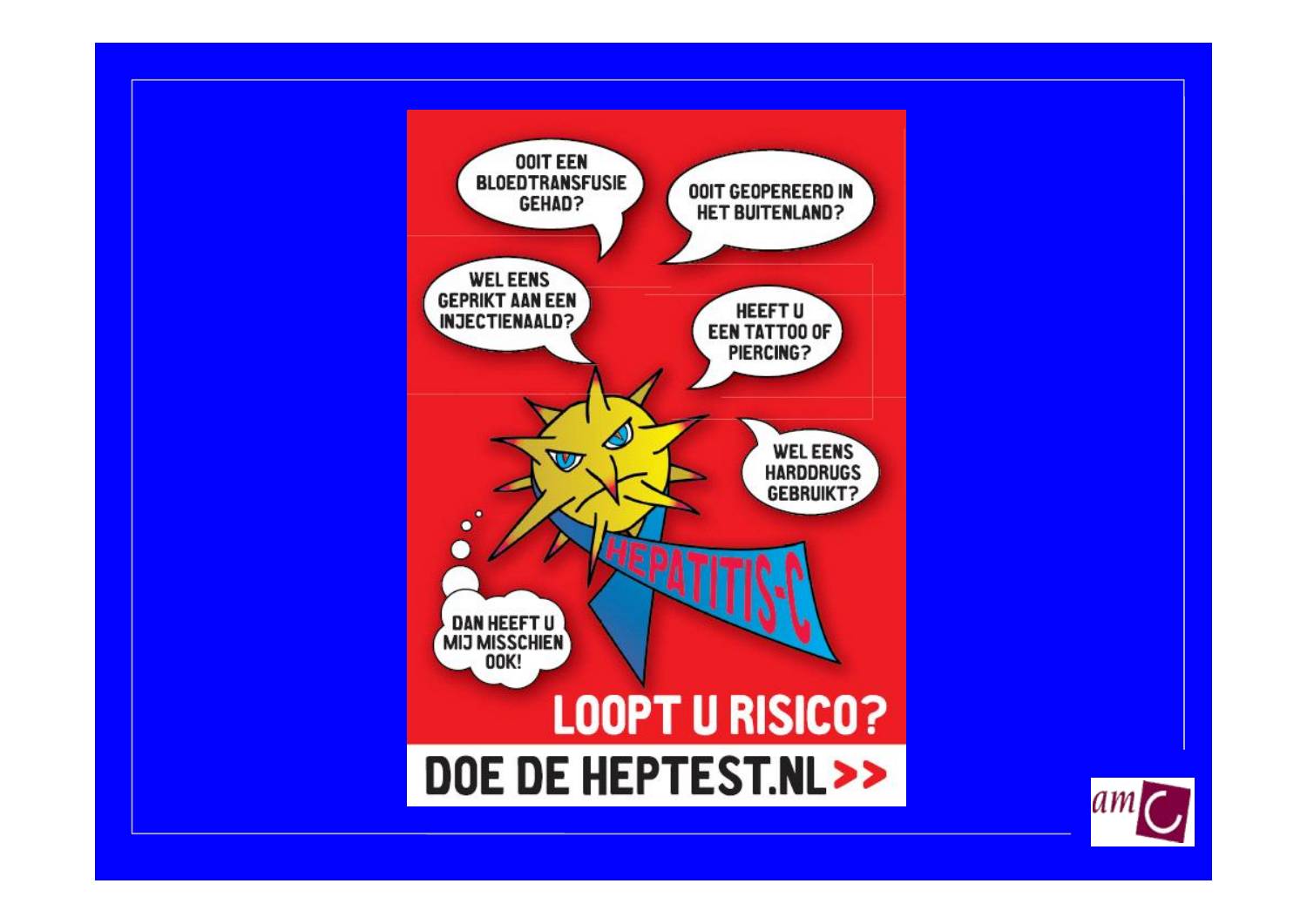# **Percentage HCV patients treated with Inteferon Inteferon**



Lettmeier B et al. 2008